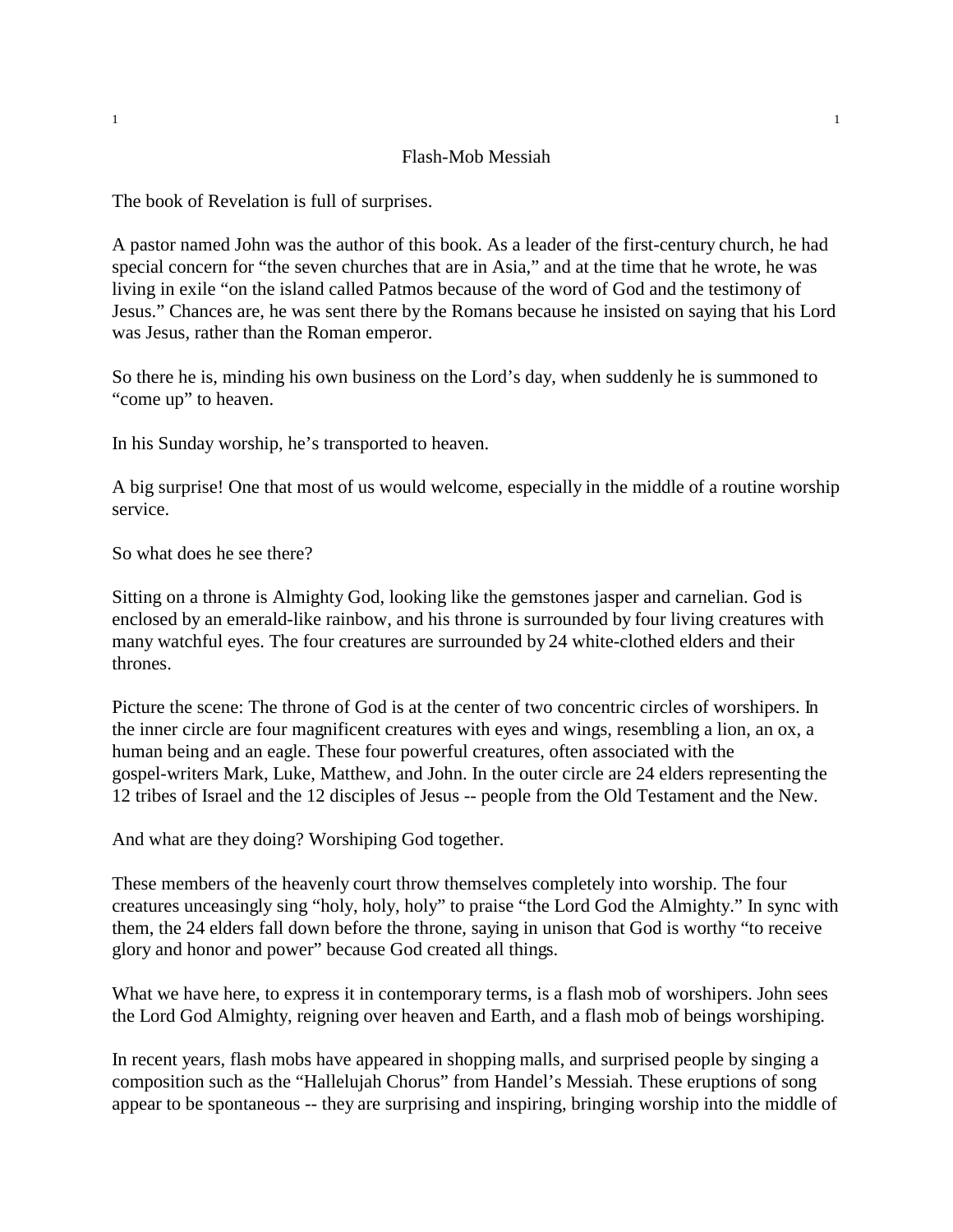typically secular spaces.

Staging a flash mob involves a group of singers arising out of a crowd and singing a song that is well-known to them, but that appears to be unrehearsed. The singers around the heavenly throne are so well-versed in those hymns that it takes but one voice to start things off before the whole chorus joins in.

"And he shall reign forever and ever." "King of kings and Lord of lords." Hallelujah! Hallelujah!

These verses from the book of Revelation have been turned into the stirring music of the "Hallelujah Chorus." We can imagine them being part of the music of the heavenly flash mob that is singing around the throne of God, forever and ever and ever.

So what does John's vision of worship reveal about God?

Surprisingly, it tells us almost nothing about God's appearance, except to say that God "looks like jasper and carnelian," gems of beauty and permanence. Instead, John refers to God repeatedly as being on a throne: "one seated on the throne," highlighting God's power to reign over heaven and earth. As the king on a heavenly throne, God is in a position to receive our honor and worship.

John also refers to God's eternality, calling God one "who is and who was and who is to come" and "who lives forever and ever." He's reminding us of God's eternal nature, echoing the divine name that God revealed to Moses in the burning bush, "I AM WHO I AM."

We know that human life is limited in time, but the eternal God exists before, during, and after time. John is setting up a very clear contrast with the Roman emperor, the most powerful human lord of the first century, with this reference to a throne or seat of power and the issue of longevity. If the emperor conquers nations with a fearsome army, God controls heaven and Earth with an army of angels. If the emperor terrifies people with violence and killing, God loves us and offers us joy and peace, in life and in death.

Revelation is telling us that God is in control. God is the one true Lord,

- over the human lords of Rome and Washington, D.C.
- over the titans of Wall Street.
- over the "Mad Men" of Madison Avenue.
- over the brightest stars of Hollywood as well.

John's vision of heavenly worship also reveals much about Christ. In Revelation 5, Jesus is described as "a Lamb standing as if it had been slaughtered," in a place of honor next to the throne of God because he had been slain on the cross. "Worthy is the Lamb that was slaughtered," sing thousands of angels, creatures, and elders, "to receive power and wealth and wisdom and might and honor and glory and blessing!"